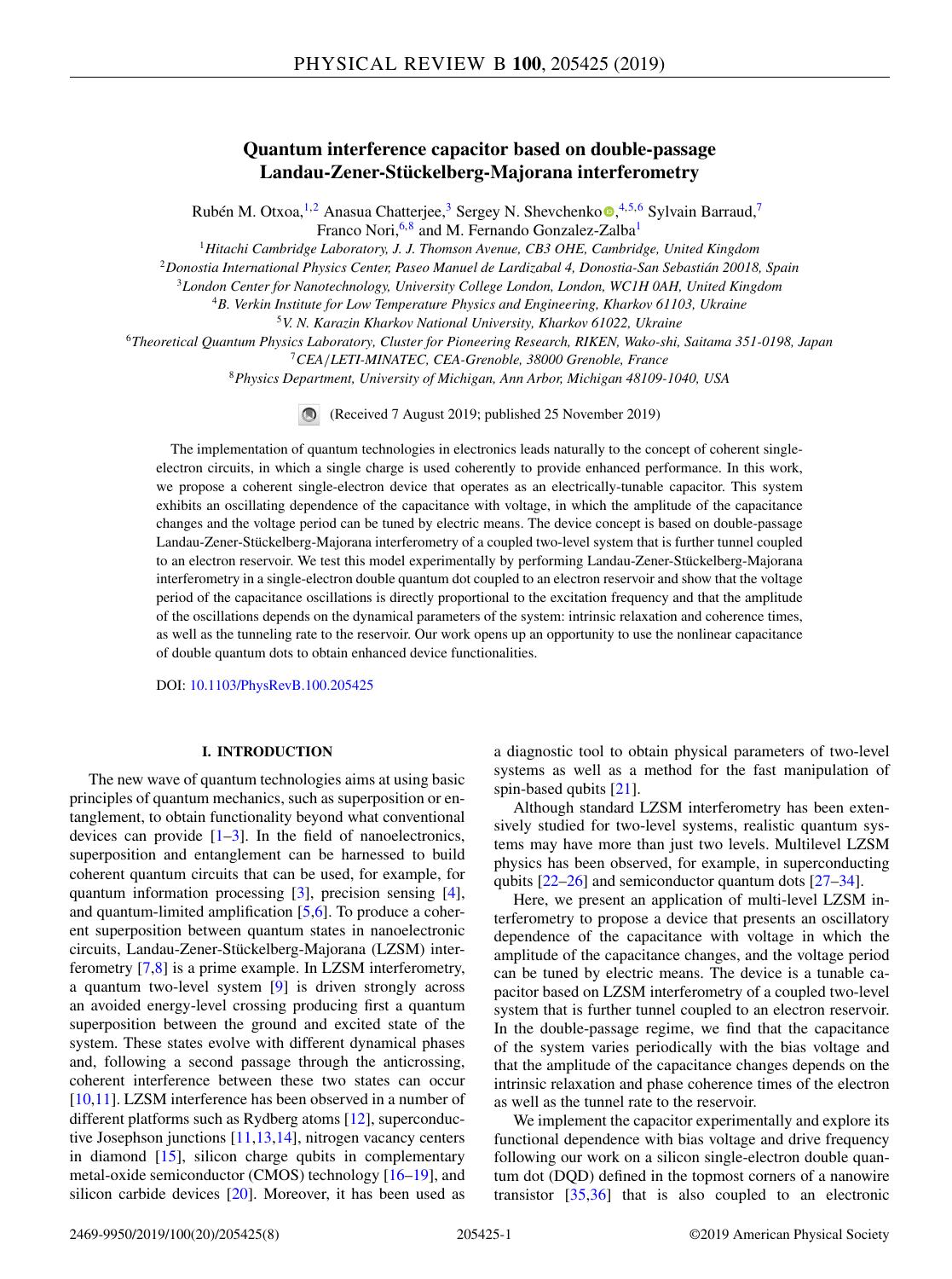<span id="page-1-0"></span>

FIG. 1. Quantum interference capacitor proposal. (a) Schematic illustration of a DQD coupled to a reservoir and the relevant charge states and tunneling processes. (b) Left, circuit representation of the DQD coupled to a reservoir. Right, equivalent circuit which includes the geometrical  $C_{\text{geom}}$  and parametric  $C_{\text{pm}}$  capacitance in parallel. (c) Energy levels of the DQD as a function of detuning. Here  $\Gamma_1$  is the relaxation rate from  $|e\rangle$  to  $|g\rangle$ , and  $\hat{\Gamma}_1$  from  $|g\rangle$  to  $|e\rangle$ . The red lines indicate charge states involving the reservoir and cross  $|g\rangle$  at  $\varepsilon = \pm \hat{\varepsilon}$ .  $\Gamma_R$  indicates the QD1-reservoir tunnel rate. Below the graph, the horizontal double arrow indicates the cycle to perform double-passage LZSM interferometry and its central dot indicates the offset detuning  $\varepsilon_0$ . (d) Simulated parametric capacitance  $C_{\text{pm}}$ , normalized to its maximal value  $C_{\text{pm}}^0$ , versus the detuning  $\varepsilon_0$  normalized to the MW amplitude *A*, for  $T_1 = 50$  ns,  $T_2 = 35$  ps,  $T_R = 30$  ps, and  $\omega/2\pi = 11$  GHz.

reservoir [\[32\]](#page-7-0). We drive the system in the LZSM doublepassage regime using microwave excitations and probe the nonlinear parametric capacitance of the driven system using radiowave reflectometry. Finally, we compare the theory and experiment and find good agreement that enables us to determine the dynamical parameters of the system: intrinsic relaxation and coherence time as well as quantum-dot-reservoir tunneling rate.

## **II. QUANTUM INTERFERENCE CAPACITOR PROPOSAL**

In this section, we describe the physical requirements of the quantum interference capacitor. We consider a quantum twolevel system where the two levels correspond to two different charge states. The energy difference between levels can be controlled by a tuning parameter  $\varepsilon$  in timescales comparable or faster than the characteristic relaxation  $(T_1)$  and coherence times  $(T_2)$  of the system. The two levels are coupled via a coupling term  $\Delta$ . The Hamiltonian of the two-level system, expressed in terms of the Pauli spin matrices, is

$$
H(t) = -\frac{\Delta}{2}\sigma_x - \frac{\varepsilon(t)}{2}\sigma_z.
$$
 (1)

Furthermore, the system must be tunnel coupled to the charge reservoir to allow particle exchange. These elementary requirements can be found in a variety of systems [\[9\]](#page-6-0), such as superconducting charge qubits [\[1,2\]](#page-6-0), impurities in semiconductors [\[17\]](#page-6-0), and DQDs [\[37,38\]](#page-7-0). In this paper, we focus on the latter for the case where the charged particles are electrons.

In a single-electron DQD, an electron is shared among the QDs giving rise to two possible classical charge configurations  $(n_1n_2) = (10)$  and  $(01)$ , where  $n_i$  corresponds to the number of charges in the *i*th QD. We consider the case in which an electron can tunnel between the QDs and can also exchange particles with an electron reservoir [states (00) or (11)], see Fig. 1(a). For a DQD,  $\varepsilon$  represents the energy detuning between the (10) and (01) charge states, and  $\Delta$  is the tunnel coupling that mixes them at  $\varepsilon = 0$ .

In Fig.  $1(b)$ , we present the minimal electrical circuit to implement the quantum interference capacitor. The two QDs are connected to a top-gate electrode via the gate capacitances  $C_{Gi}$ . The QDs are tunnel coupled to each other via a mutual capacitance *C*m, and QD1 is further tunnel-coupled to a reservoir via a capacitance  $C<sub>D</sub>$ . The differential capacitance, as seen from the top gate, can be expressed as [\[39–41\]](#page-7-0)

$$
C_{\text{diff}} = \frac{\partial (Q_1 + Q_2)}{\partial V_{\text{TG}}} = C_{\text{geom}} + C_{\text{pm}},\tag{2}
$$

where  $V_{\text{TG}}$  is the top-gate voltage and  $Q_i$  is the total charge in the respective QD, that includes the discrete charges  $n_i$  and externally induced charge by the gate electrodes. Here  $C_{\text{geom}}$ is the geometrical capacitance and *C*pm is a voltage-dependent term, the quantum capacitance, see the equivalent circuit on the right side of Fig.  $1(b)$ . We consider the weak coupling limit  $C_m \ll C_{Gi}$ ,  $C_D$ , where the geometrical capacitance reads  $C_{\text{geom}} = C_{\text{G2}} / (C_{\text{G2}} + C_{\text{D}})$ . The parametric capacitance can be probed with a sinusoidal detuning  $\varepsilon(t) = \varepsilon_0 + \varepsilon_r \sin(\omega_r t)$  and, when it has a small amplitude  $\varepsilon_r \ll \Delta$ , low frequency ( $\omega_r$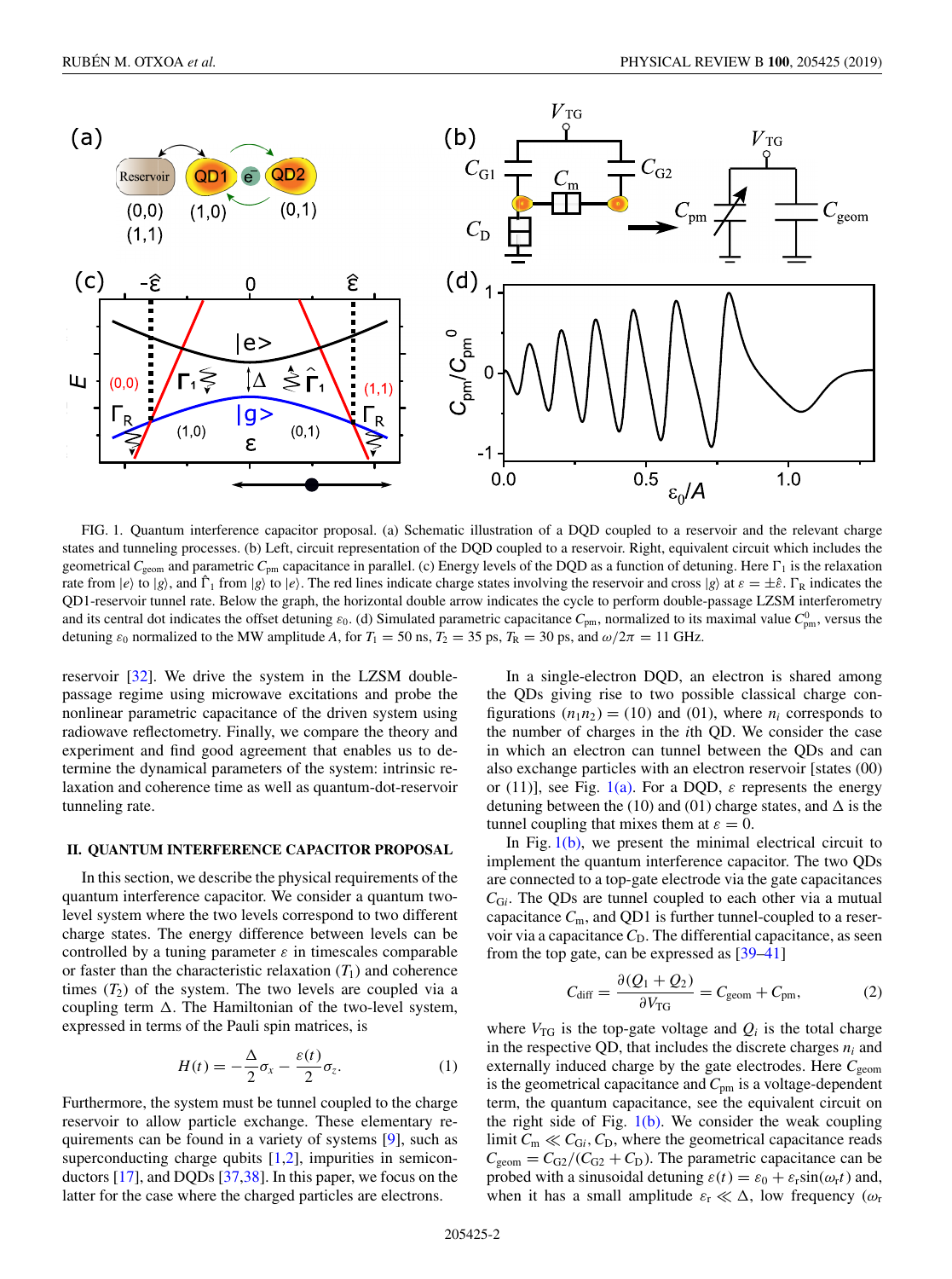<span id="page-2-0"></span>lower than the relaxation rates of the system) and offset  $\varepsilon_0$ , its average value can be expressed as [\[32\]](#page-7-0),

$$
C_{\rm pm} = 2e^2\alpha_-^2 \frac{\partial}{\partial \varepsilon_0} \bigg[ P_{01} - P_{10} + \frac{\alpha_+}{\alpha_-} (P_{00} - P_{11}) \bigg]. \tag{3}
$$

Here  $\alpha_{\pm} = (\alpha_2 \pm \alpha_1)/2$ , where  $\alpha_1 = C_{\text{G1}}/(C_{\text{G1}} + C_{\text{m}})$  and  $\alpha_2 = C_{G2}/(C_{G2} + C_m + C_D)$  are the QD-gate couplings. Note that we have used the expression

$$
\varepsilon = -2e\alpha_{-}(V_{\rm TG} - V_{\rm TG}^0),\tag{4}
$$

with  $V_{\text{TG}}^0$  denoting the top-gate voltage where the states (10) and (01) anticross, to relate the top-gate voltage to the induced detuning. Finally,  $P_{n_1 n_2}$  refers to the probability of being in the electronic state  $(n_1n_2)$ . For the implementation of the quantum interference capacitor, we will consider DQDs with similar gate couplings,  $\alpha_-\ll \alpha_+$ , so that the parametric capacitance in Eq.  $(3)$  is predominately determined by changes in  $P_{00}$ or  $P_{11}$ .

Next, we subject the DQD to a faster oscillatory detuning  $\varepsilon(t) = \varepsilon_0 + A\sin(\omega t) + \delta\varepsilon(t)$ , where *A* is the amplitude of the detuning oscillations,  $\omega$  is the frequency of the driving field  $(\omega \gg \omega_r)$  and  $\delta \varepsilon(t)$  is the classical noise. When a coupled two-level system is subject to periodic driving with sufficiently large amplitude, LZSM transitions between the ground  $|g\rangle$  and excited state  $|e\rangle$  of the Hamiltonian in Eq. [\(1\)](#page-1-0) can occur. We consider the scenario in which the system performs a double passage through the anticrossing producing the LZSM interference and then a QD exchanges particles with the electron reservoir, see Fig.  $1(c)$ . For simplicity, we explain the cycle that involves the (01)-(11) particle exchange process (indicated by the black horizontal arrow) although the discussion also applies for the symmetric drive with respect to  $\varepsilon = 0$  where the exchange is (00)-(10).

The dynamics of the two-level system can be described by a master equation:

$$
\partial_t P_g = [W(\varepsilon_0) + \Gamma_1] P_e - [W(\varepsilon_0) + \hat{\Gamma}_1] P_g, P_g + P_e = 1, \quad (5)
$$

where *W* is the rate of the LZSM transitions,  $\Gamma_1$  is the relaxation rate from the excited state  $|e\rangle$  to the ground state  $|g\rangle$ , and  $\hat{\Gamma}_1$  from  $|g\rangle$  to  $|e\rangle$ , see Fig. [1\(c\).](#page-1-0) We consider the low-temperature limit  $k_B T \ll \Delta$ , where  $\hat{\Gamma}_1 = 0$ . Therefore, Eq. (5) can be written as

$$
\partial_t P_g = [W(\varepsilon_0) + \Gamma_1] P_e - W(\varepsilon_0) P_g. \tag{6}
$$

We calculate the stationary solution of the system and find

$$
P_g = 1 - \frac{W(\varepsilon_0)}{2W(\varepsilon_0) + \Gamma_1}.\tag{7}
$$

After a second passage, considering (01) as a starting point, the system exchanges electrons with the reservoir. The probability  $P_{11}$  at that point can be expressed as

$$
P_{11} = P_{\mathcal{R}}(\varepsilon_0) \bigg( 1 - \frac{W(\varepsilon_0)}{2W(\varepsilon_0) + \Gamma_1} \bigg),\tag{8}
$$

where  $P_R$  represents the tunneling probability to the reservoir. *P*<sub>R</sub> can be expressed as  $P_R(\varepsilon_0) = 1 - \exp(-t_R/T_R)$ , where  $T_R$ is the QD-reservoir relaxation time and  $t<sub>R</sub>$  represents the time the electron spends after passing the crossing point between the (01) and (11) charge states at  $\varepsilon = \hat{\varepsilon}$ . Given the functional shape of the drive, we obtain

$$
P_{\mathsf{R}}(\varepsilon_0) = 1 - \exp\left\{\frac{-1}{T_{\mathsf{R}}\omega} \left[\pi - 2\,\arcsin\left(\frac{\hat{\varepsilon} - \varepsilon_0}{A}\right)\right]\right\}.
$$
 (9)

The probability of the (11) state increases as the system expends more time passing the crossing point. Eventually, we calculate the derivative of the probability  $P_{11}$  with respect to the detuning as it enters in Eq.  $(3)$ ,

$$
\partial_{\varepsilon_0} P_{11} = \partial_{\varepsilon_0} P_{\mathcal{R}}(\varepsilon_0) \left[ 1 - \frac{W(\varepsilon_0)}{2 W(\varepsilon_0) + \Gamma_1} \right] - P_{\mathcal{R}}(\varepsilon_0) \frac{\Gamma_1 \partial_{\varepsilon_0} W(\varepsilon_0)}{\left[ 2 W(\varepsilon_0) + \Gamma_1 \right]^2}.
$$
 (10)

As the detuning gets closer to  $\hat{\varepsilon}$ , the first term in Eq. (10) becomes negligible compared to the second one, leading to the final expression for the variation of the probability  $P_{11}$ 

$$
\partial_{\varepsilon_0} P_{11} \approx -P_{\mathcal{R}}(\varepsilon_0) \frac{T_1 \partial_{\varepsilon_0} W(\varepsilon_0)}{\left[1 + 2 W(\varepsilon_0) T_1\right]^2},\tag{11}
$$

with  $T_1 = \Gamma_1^{-1}$ . Therefore, the problem of calculating  $C_{\text{pm}}$ reduces to calculating the rate of the LZSM transitions, which we do in the following. After the first passage through the anticrossing, the system acquires a dynamical phase due to the energy difference between the two energy states as follows [\[14\]](#page-6-0)

$$
\Delta\theta(\tau) = \int_{t}^{t+\tau} (E_e - E_g) dt = \Delta \int_{t}^{t+\tau} e^{-i\phi(t)} dt, \qquad (12)
$$

where  $\phi(t)$  refers to the driving mechanism,  $\phi(\tau) =$  $\int_0^{\tau} \varepsilon(t) dt$ , and we assumed  $\hbar = 1$ . Once the system is far from the avoided crossing, the  $|e\rangle$  and  $|g\rangle$  states evolve independently, accumulating the so-called Stückelberg phase  $\Delta \theta_{e \leftrightarrow g}$ and the rate of LZSM transitions can be expressed as

$$
W(\varepsilon) = \lim_{\tau \to \infty} \frac{\Delta \theta(t)_{e \leftrightarrow g} \Delta \theta^*(t + \tau)_{e \leftrightarrow g}}{\tau}.
$$
 (13)

 $\sum_{n=-\infty}^{\infty} J_n(z) e^{iny}$ , where  $J_n(z)$  are Bessel functions of the Using the Jacobi-Anger expansion,  $\exp(iz \sin \gamma) =$ first kind. We associate the noise energy term  $exp(-i\delta \epsilon(t))$ to a noise in the phase  $exp(-i\delta\phi(t))$ . As a result, when we integrate Eq. (12), we obtain

$$
W(\varepsilon_0) = \frac{\Delta^2}{2} \int_0^\tau \sum_n J_n^2 \bigg(\frac{A}{\omega}\bigg) e^{-t[iT_2(\varepsilon_0 - n\omega) - 1]/T_2} dt,\qquad(14)
$$

where we made use of the white noise theorem  $\langle e^{-i\delta\phi(t)}e^{-i\delta\phi(t+\tau)}\rangle = e^{-\tau/T_2}$ . Assuming *n* to be large in Eq. (14), the Bessel function can be approximated to the Airy function as  $J_n(\frac{A}{\omega}) = \frac{A}{\omega} \text{Ai}[\frac{A}{\omega}(n - \frac{A}{\omega})]$ . Furthermore, using the approximation  $\pi$  cot  $\pi z \approx \sum_{n=-\infty}^{\infty} \frac{1}{z-n}$ , the LZSM transition rate becomes

$$
W(\varepsilon_0) = \frac{\pi \Delta^2 \zeta^2}{2\omega} \text{Ai}^2 \bigg[ \frac{\zeta}{\omega} (\varepsilon_0 - A) \bigg] \exp(-t_1/T_2), \qquad (15)
$$

where

$$
\zeta = (2 \omega/A)^{1/3}
$$
, and  $t_1 = 2 [\pi - \arcsin(\varepsilon_0/A)]/\omega$  (16)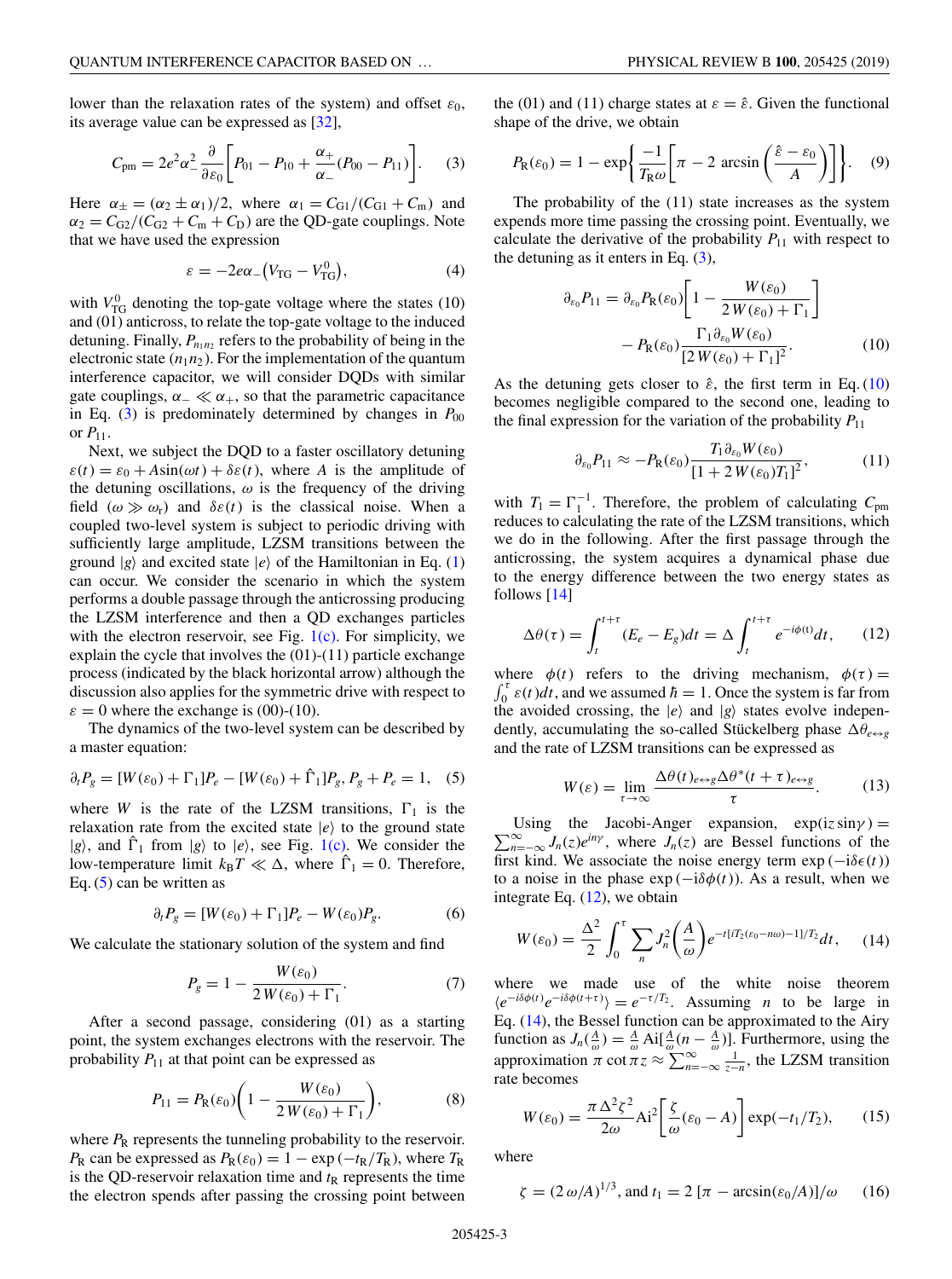<span id="page-3-0"></span>is the time after the first passage. We restore  $\hbar$  and write the parametric capacitance explicitly:

$$
C_{\rm pm} = C_{\rm pm}^{0} \frac{2\pi \, \text{Ai}'(u)\text{Ai}(u)}{(1 + \gamma \, \text{Ai}^2(u))^2}, \quad u = \frac{\zeta(\varepsilon_0 - A)}{\hbar \omega},\tag{17}
$$

where

$$
C_{\rm pm}^{0}(\varepsilon_{0}) = \frac{e^{2}\alpha_{-}\alpha_{+}\zeta\gamma}{\pi\hbar\omega}\bigg[1 - \exp\left(-\frac{t_{\rm R}}{T_{\rm R}}\right)\bigg],\qquad(18)
$$

$$
\gamma = T_1 \frac{\pi \zeta^2 \Delta^2}{\hbar^2 \omega} \exp(-t_1/T_2). \tag{19}
$$

Using Eq.  $(17)$ , in Fig.  $1(d)$ , we show a plot of the normalized  $C_{\text{pm}}$  as a function of the reduced detuning  $\varepsilon_0/A$  for  $A =$  $\hat{\epsilon}$  and  $\omega/2\pi = 11$  GHz,  $T_1 = 50$  ns,  $T_2 = 35$  ps, and  $T_R =$ 30 ps. For values  $\varepsilon_0 < A$ , the parametric capacitance shows an oscillatory behavior as a function of detuning, whereas for  $\varepsilon_0 > A$  the signal decays exponentially. In the oscillatory region, the variation of the amplitude of the oscillations with detuning is determined by  $T_2$  and  $T_R$ , whereas the overall amplitude depends on  $\omega$ ,  $T_1$ ,  $T_2$ , and  $T_R$ . To facilitate the understanding of the functional dependence  $C_{\text{pm}}$ , in the limit  $\varepsilon_0$  < *A*, we find that Eq. (17) can be simplified to

$$
C_{\rm pm} = C_{\rm pm}^{0}(V_{\rm TG}) \cos\left[2\pi \frac{V_{\rm TG} - V_{\rm TG,0}}{\delta V_{\rm TG}}\right],\tag{20}
$$

where  $\delta V_{\text{TG}} = \pi \hbar \omega / (2\sqrt{2}e\alpha_{-})$  is the top-gate voltage period. To elucidate the validity of our model, we study the implementation of the quantum interference capacitor using LZSM interferometry in a single-electron DQD strongly driven by a microwave (MW) field.

#### **III. EXPERIMENTAL RESULTS**

We now turn to a concrete implementation of the quantum interference capacitor, consisting of a single-electron DQD in which we perform LZSM interferometry. Our device consists of a silicon nanowire transistor fabricated using industrial 300 mm silicon-on-insulator (SOI) technology, as described in previous work  $[35,36,42]$  and shown in Fig.  $2(a)$ . The nanowire is 11 nm high, with a width of 60 nm, while a 40 nm wide wrap-around top gate covers the nanowire, separated by a  $SiO<sub>2</sub>/HfSiON$  dielectric layer. In such square-section transistors, when a positive top-gate voltage  $(V_{TG})$  is applied, electron accumulation occurs along the topmost corners of the channel, resulting in a DQD in parallel with the source and drain electron reservoirs. This situation is shown in the schematic in Fig.  $2(b)$ . The use of SOI technology enables back gating the device by applying a voltage  $(V_{BG})$  to the silicon intrinsic handle wafer, made temporarily conductive by flashing a blue LED placed on the sample printed circuit board at 35 mK.



FIG. 2. Experiment. (a) Scanning electron microscope image of a device similar to the one measured connected to a radio frequency reflectometry setup via the top gate. The RF signal is applied via a 100 pF capacitor and a 390 nH inductor. *V*<sub>TG</sub> is applied via an on-chip bias tee with a 100 k $\Omega$  resistor. The drain of the device is AC grounded via a 100 pF capacitor. (b) Schematic of the device indicating the location of the corner quantum dots in top view, with the top gate transparent for clarity. The electronic transitions are marked by arrows, and  $\Delta$  represents the tunnel coupling. (c) Color map of the DQD charge stability diagram extracted from reflectometry measurements. The dashed white line indicates the interdot charge transition. The letters indicate sequential operations: starting from the (11) state at point A, followed by the unloading of an electron to (10) at point B, the creation of a superposition at point C, a return back to B across the transition to create the interference, which is then projected back onto (11) when returning to A. (d) Measured resonator phase response  $\Delta\Phi$ , normalized by its maximal value  $\Delta \Phi^0$ , vs gate voltage, *V*<sub>TG</sub>, for a probing frequency  $\omega/2\pi = 11$  GHz.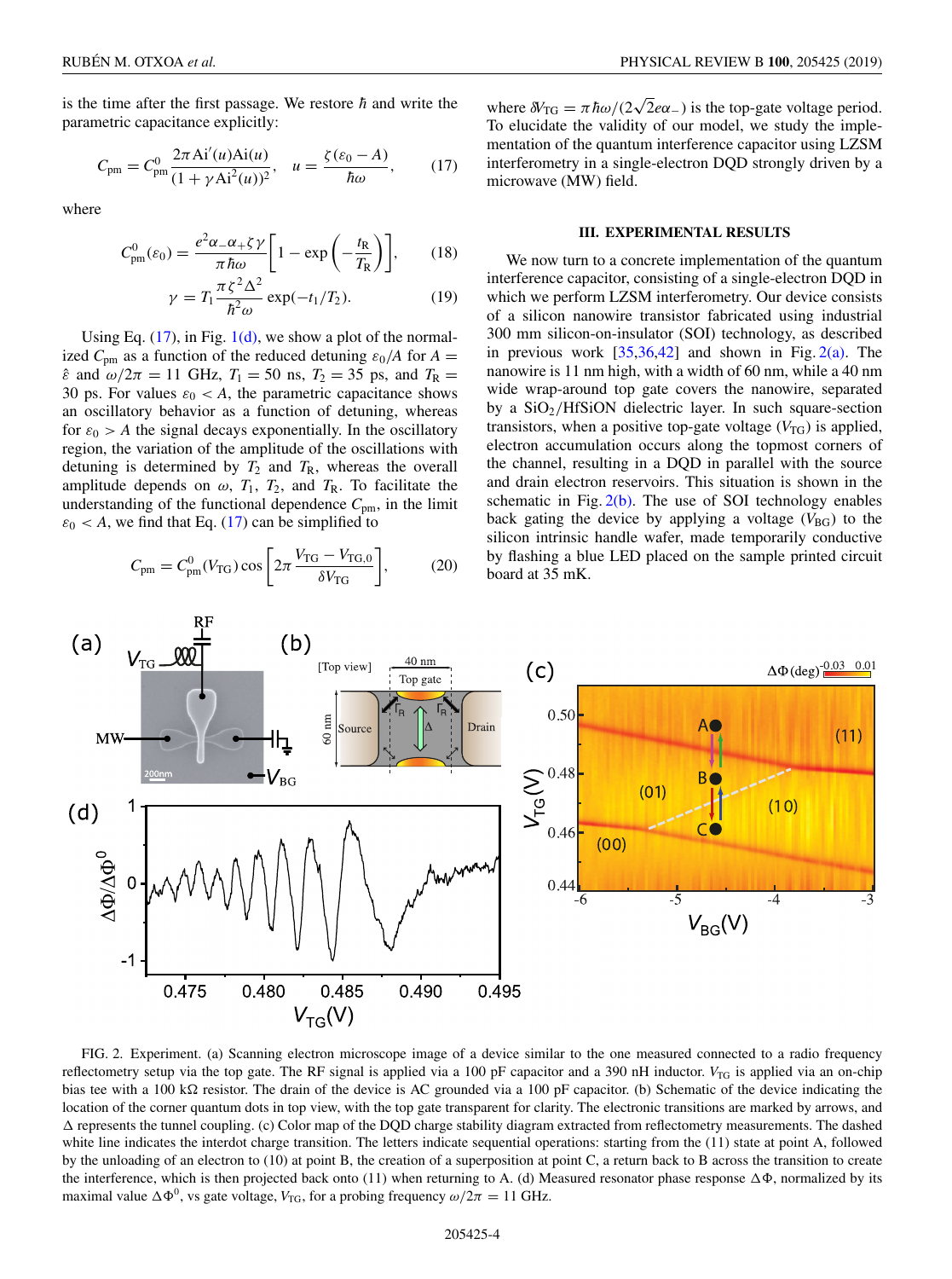<span id="page-4-0"></span>To measure the parametric capacitance of the DQD, we employ gate-based radiofrequency (RF) reflectometry by embedding the transistor in an electrical *LC* resonator via the top-gate electrode [\[43–47\]](#page-7-0). The resonator consists of a surface mount inductor  $(L = 390 \text{ nH})$  in series with the parallel combination of the parasitic capacitance to ground and the device differential capacitance  $C_{\text{diff}}$ , see Fig.  $2(a)$ . In this case, both parasitic capacitance and geometrical capacitance of the device can be lumped together in a total capacitance term,  $C_T = 660$  fF. Changes in  $C_{pm}$  due to single electron tunneling events manifest as changes in the natural frequency of oscillation of the resonator,  $\omega_r(C_{\text{pm}}) = 1/\sqrt{L(C_{\text{T}} + C_{\text{pm}})}$ . Since we measure at a fixed frequency  $\omega_{r0} = \omega_r(0) = 2\pi \times 313$  MHz, capacitance changes appear as variations in the phase response of the reflected signal

$$
\Delta \Phi = -2Q C_{\rm pm}/C_{\rm T},\qquad(21)
$$

where *Q* is the resonator loaded quality factor,  $Q \sim 40$ . To detect these phase changes we use low-noise cryogenic and room-temperature amplification combined with homodyne detection.

In order to perform LZSM interferometry, we apply MW signals directly to the source of the transistor. We operate the DQD in the charge-qubit regime. The DQD is further coupled to an electron reservoir at the source and drain, with one quantum dot being significantly more coupled to the reservoirs than the other, as shown in Fig.  $2(b)$ . We measure the charge stability diagram of the device as a function of the top and back gates, as shown in Fig.  $2(c)$ . We see four stable charge configurations  $(n_1n_2)$ . In the absence of additional charge transitions at lower gate voltages, we tentatively conclude that lower voltages result in the system being depleted of electrons. We therefore operate in the single-electron regime, with the electron occupying the left or right dot, denoted as the state (10) or (01). Loading or unloading of an electron from or into a reservoir leads to the states (11) and (00), respectively. From the FWHM of the interdot charge transition line  $[(10) \leftrightarrow (01)]$  [\[40\]](#page-7-0), we extract  $\Delta = 34 \mu$ eV.

Next, we apply MWs (with the amplitude  $A = \hat{\varepsilon}$  and frequency  $\omega/2\pi = 11$  GHz) to the source of the transistor, effectively varying  $V_{\text{TG}}$  at a fixed  $V_{\text{BG}}$ , as indicated along the set of lines in Fig.  $2(c)$ . The MW field drives the system back and forth between the different charge states. For example, if the system begins in state (11), indicated by point A in Fig.  $2(c)$ , and is then driven to lower gate voltage (point B), an electron exits the DQD: state (01). At even lower gate voltages (point C), the system traverses the (01)-(10) anticrossing, the system performs a LZSM transition, and its wave function is therefore split into two components, acquiring different dynamical phases. Upon a sweep back to higher gate voltage, the system undergoes a second passage through the anticrossing, resulting in interference in the probabilities of the  $(10)$  and  $(01)$  states (point B again). Finally, the state  $(01)$ is projected by relaxation to the (11) state in point A and the cycle starts again. Since  $\omega_{\rm r} \ll \omega$ , the resonator sees an average of the occupation probabilities of the DQD at each point in detuning. These changes in probabilities manifest as changes in the parametric capacitance of the DQD, which we detect via changes in the phase response.

In Fig.  $2(d)$ , we plot the results of the drive sequence in Fig.  $2(c)$ , where we show the normalized phase response,  $\Delta\Phi/\Delta\Phi^0$ , as a function of *V*<sub>TG</sub> for *V*<sub>BG</sub> = −4.3 V. For *V*<sub>TG</sub> < 0.4875*V* , where LZSM interference occurs, we observe the predicted oscillatory phase response. The oscillations decrease in amplitude when decreasing  $V_{\text{TG}}$ , as predicted by our model, see Fig. [1\(d\).](#page-1-0) Finally, for  $V_{TG} > 0.4875V$ , the phase response decays rapidly as predicted by Eq. [\(17\)](#page-3-0).

# **IV. COMPARISON BETWEEN THEORY AND EXPERIMENT**

Comparing Figs.  $1(d)$  and  $2(d)$ , we observe a good agreement between our theoretical prediction and the experiments.



FIG. 3. Microwave frequency dependence: experiment and theory. (a) Experimental normalized response of the resonator phase shift as a function of the top-gate voltage for microwave frequencies  $\omega/2\pi = 4.72$  (black), 6.9 (red), 8 (blue), 11 (green), 15 (purple), 21 GHz (yellow). Traces are displaced upwards by 1.8 for clarity. (b) Calculated normalized parametric capacitance as a function of the reduced detuning for the same frequencies as in (a) using  $T_1 = 50$  ns,  $T_2 = 35$  ps, and  $T_R = 30$  ps. Traces are displaced upwards by 1.45. (c) Position in  $V_{TG}$  of the maximum of the Fourier transform of the experimental data in (a) as a function of  $\omega$ , and linear fit as theoretically expected from the Fourier transform of Eq.  $(20)$ .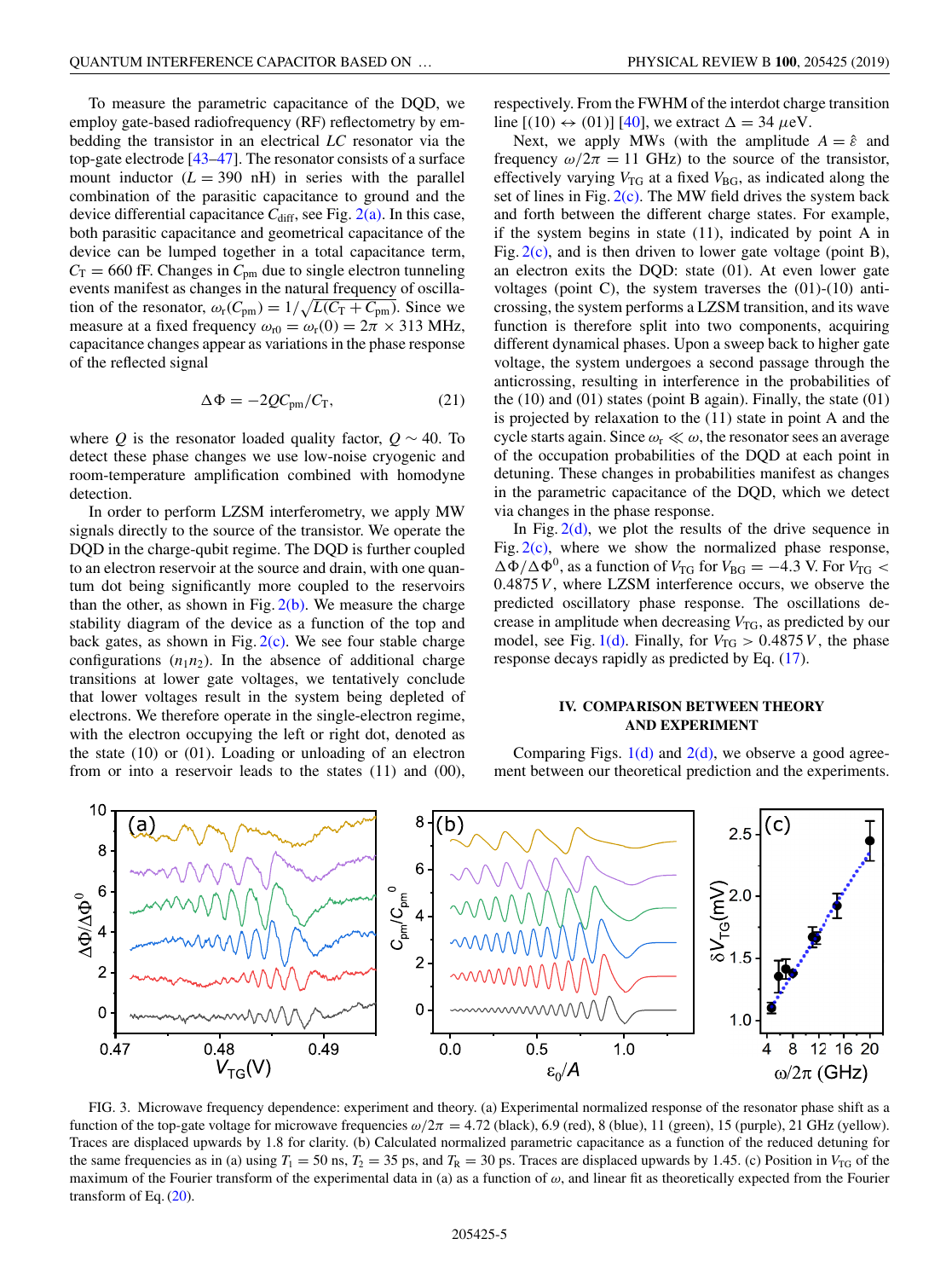The calculations reproduce the experimentally observed oscillating dependence and amplitude attenuation of the capacitance, with good agreement in the voltage regions in which the LZSM experiments were performed. Now, we explore further the validity of our model by probing the system at different MW frequencies. In Fig.  $3(a)$ , we show the normalized resonator phase response as a function of  $V_{\text{TG}}$  for six different frequencies, ranging from 4.72 GHz (black) to 21 GHz (yellow). Additionally, in Fig.  $3(b)$ , we show the normalized parametric capacitance obtained with Eq. [\(17\)](#page-3-0) using the same frequencies as in the experiment, with  $T_1 = 50$  ns,  $T_2 = 35$  ps, and  $T_R = 30$  ps. We observe that our model reproduces well the experimental results. It captures the frequency and detuning dependence of the amplitude oscillations, as well as the change in oscillation lineshape at the highest MW frequencies (see yellow trace). Changing the rate at which the system is driven enables testing both the oscillating dependence and the amplitude of the signal predicted by Eq. [\(17\)](#page-3-0).

First, we explore the oscillating shape of the signal. In Fig.  $3(c)$ , we plot the top-gate voltage at which the maximum in the Fourier transform of the data in Fig.  $3(a)$  occurs for different MW frequencies. We observe a linear relation between both magnitudes. The results confirm the functional dependence between the parametric capacitance and  $V_{\text{TG}}$  proposed in Eq. [\(20\)](#page-3-0). From the fit we extract a QD gate coupling difference,  $\alpha_- = 0.06 \pm 0.004$ .

Next, in Fig. 4, we explore the dependence of the amplitude of the capacitance oscillations with  $V_{\text{TG}}$  (or equivalently  $\varepsilon_0$ ) and  $\omega$ . In Fig. 4(a), we show the data for the normalized phase response as a function of reduced detuning, where we have used Eq. [\(4\)](#page-2-0) with  $V_{\text{TG}}^0 = 0.475$  V and  $A = 1.35$  meV. In this case, we show the data for the cycle involving  $(00)-(10)$ particle exchange with the reservoir to show the symmetry of the signal with respect to  $\varepsilon = 0$ . Here, we observe the amplitude of the oscillations decaying with increasing  $V_{\text{TG}}$ . Looking at Eq.  $(17)$ , we see that the envelope of the oscillations is determined by  $T_2$  and  $T_R$ . Intuitively, for values  $\varepsilon_0 \approx A$ , the system spends less time after the first passage and hence the effect of decoherence in the amplitude of the signal is reduced. Additionally, at this detuning setting, the system has more time to tunnel to the reservoir increasing the overall amplitude of the signal. On the contrary, for values  $\varepsilon_0 \approx 0$ , the system has more time to decohere and less to tunnel to the reservoir, leading to a reduced phase amplitude. The shape of the envelope allows determining  $T_2 = 35$  ps and  $T_R = 30$  ps, extracted from the fit [red lines in Fig.  $4(a)$ ].

Finally, in Fig. 4(b), we explore the peak-to-peak amplitude of the capacitance oscillations as a function of  $\omega$ . As we increase the frequency, we observe an increase in the peak-to-peak amplitude until  $\omega/2\pi \approx 10$  GHz, where it starts to decay. These results can be explained as a competition between the different timescales of the system,  $T_1$ ,  $T_2$ , and  $T_R$ , as can be seen in Eq.  $(17)$ . In the following, we explain this competition qualitatively. Starting at low  $\omega$ , where the frequency is still comparable to the decoherence rate, the system cannot always complete the LZSM interference cycle leading to a lower capacitance signal. As we increase the frequency, the signal increases because, on average, more LZSM cycles are completed. However, as we continue increasing  $\omega$ , the *T*<sup>R</sup> processes start to matter since the system may not



FIG. 4. Amplitude analysis. (a) Experimental normalized phase response as a function of the reduced detuning for  $\omega/2\pi = 11$  GHz and the envelope of the oscillations obtained using the envelope of Eq. (17) and  $T_2 = 35$  ps and  $T_R = 30$  ps (red). (b) Experimental normalized peak-to-peak amplitude of phase response (black dots). Calculated normalized peak-to-peak parametric capacitance as a function of the MW frequency for an intrinsic relaxation time  $T_1$  = 50 ns,  $T_2 = 35$  ps, and  $T_R = 30$  ps (blue dotted line).

have sufficient time to relax to the reservoir. The position of the maximum in this experiment is determined primarily by the competition of these two processes. However, in general the ratio between the LZSM transition rate and the DQD relaxation rate influences the position of the maximum. In our case, we observe a dependence of the maximum with  $T_1$ that enables estimating this parameter. In Fig. 4(b), we plot the best fit, using the already extracted values of  $T_2 = 35$  ps and  $T_R = 30$  ps, and find  $T_1 = 50$  ns. Both charge relaxation and coherence times are compatible with other measurements in silicon qubits [\[17\]](#page-6-0). Overall, the good agreement between the theoretical model and the experiment indicates a viable scheme for the quantum interference capacitor and enables understanding the different timescales of the system from the shape of the capacitance curves.

### **V. CONCLUSIONS**

In this paper, we have introduced the idea of a capacitor that obtains its functionality from quantum interference in a system with discrete charge states. We have demonstrated a particular implementation using a single-electron double quantum dot coupled to an electron reservoir under the effect of a strong MW driving field. The system shows an oscillatory behavior of the capacitance as a function of the QD energy level detuning, whose amplitude is determined by the charge relaxation time  $T_1$ , coherence time  $T_2$ , and tunneling time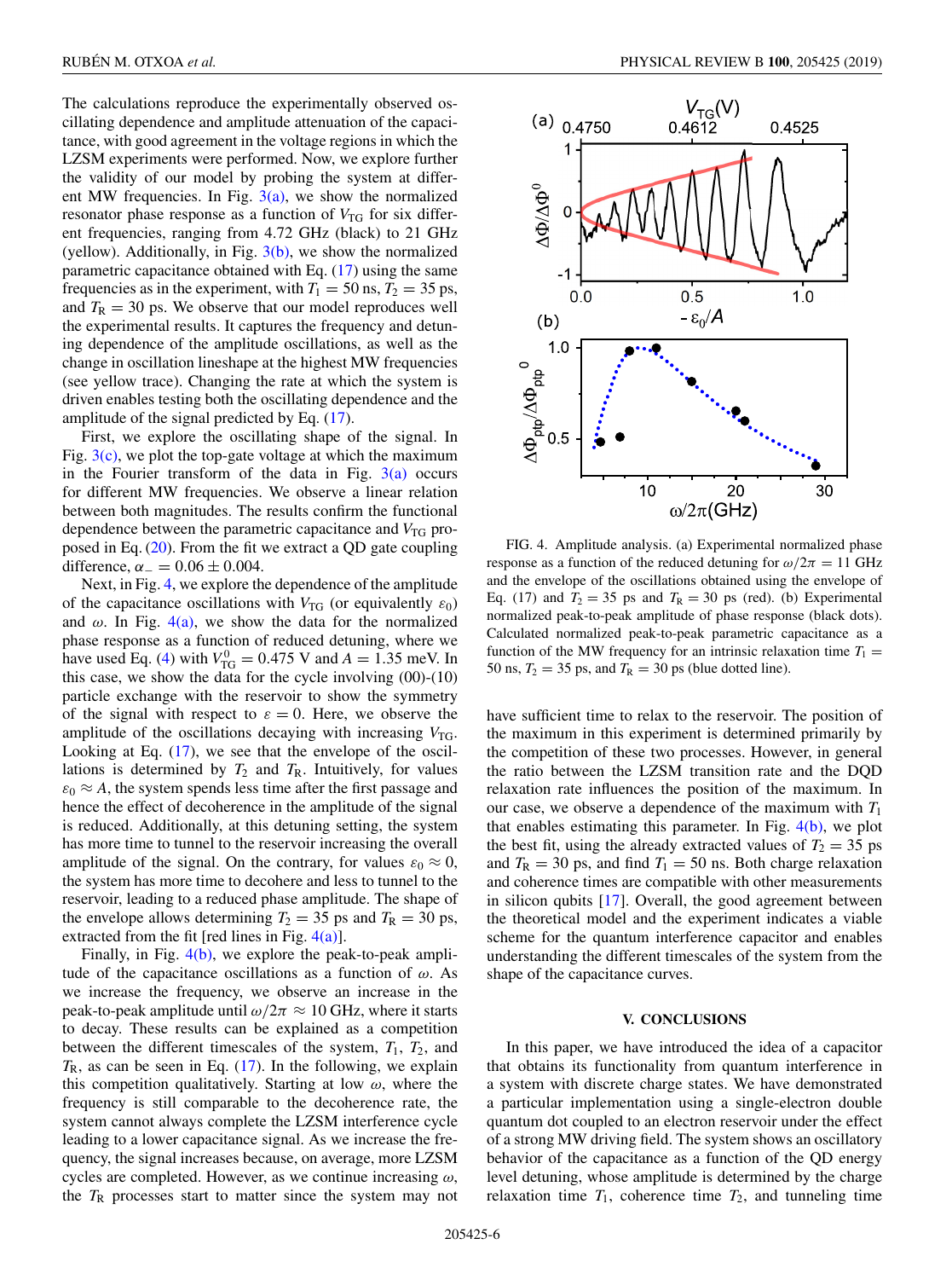<span id="page-6-0"></span>to the reservoir  $T_R$ . The voltage period of the capacitance oscillations is directly proportional to the frequency of the MW excitation. Our model, based on a semiclassical masterequation formalism, captures the dynamics of the system and enables predicting the capacitive response of a DQD in the double-passage LZSM regime. Our work opens up an opportunity to use the nonlinear capacitance of double quantum dots to design devices with enhanced functionality.

### **ACKNOWLEDGMENTS**

We thank K. Ono for useful discussions. This research has received funding from the European Union's Horizon 2020 Research and Innovation Programme under Grant agreement No. 688539 [\(http://mos-quito.eu\)](http://mos-quito.eu). M.F.G.Z. acknowledges

- [1] A. M. Zagoskin, *Quantum Engineering: Theory and Design of Quantum Coherent Structures* (Cambridge University Press, Cambridge, 2011).
- [2] X. Gu, A. F. Kockum, A. Miranowicz, Y. xi Liu, and F. Nori, Microwave photonics with superconducting quantum circuits, [Phys. Rep.](https://doi.org/10.1016/j.physrep.2017.10.002) **[718–719](https://doi.org/10.1016/j.physrep.2017.10.002)**, [1](https://doi.org/10.1016/j.physrep.2017.10.002) [\(2017\)](https://doi.org/10.1016/j.physrep.2017.10.002).
- [3] A. Acín, I. Bloch, H. Buhrman, T. Calarco, C. Eichler, J. Eisert, D. Esteve, N. Gisin, S. J. Glaser, F. Jelezko, S. Kuhr, M. Lewenstein, M. F. Riedel, P. O. Schmidt, R. Thew, A. Wallraff, I. Walmsley, and F. K. Wilhelm, The quantum technologies roadmap: a European community view, [New J. Phys.](https://doi.org/10.1088/1367-2630/aad1ea) **[20](https://doi.org/10.1088/1367-2630/aad1ea)**, [080201](https://doi.org/10.1088/1367-2630/aad1ea) [\(2018\)](https://doi.org/10.1088/1367-2630/aad1ea).
- [4] C. L. Degen, F. Reinhard, and P. Cappellaro, Quantum sensing, [Rev. Mod. Phys.](https://doi.org/10.1103/RevModPhys.89.035002) **[89](https://doi.org/10.1103/RevModPhys.89.035002)**, [035002](https://doi.org/10.1103/RevModPhys.89.035002) [\(2017\)](https://doi.org/10.1103/RevModPhys.89.035002).
- [5] A. Roy and M. Devoret, Introduction to parametric amplification of quantum signals with Josephson circuits, [C. R. Phys.](https://doi.org/10.1016/j.crhy.2016.07.012) **[17](https://doi.org/10.1016/j.crhy.2016.07.012)**, [740](https://doi.org/10.1016/j.crhy.2016.07.012) [\(2016\)](https://doi.org/10.1016/j.crhy.2016.07.012).
- [6] S. Schaal, I. Ahmed, J. A. Haigh, L. Hutin, B. Bertrand, S. Barraud, M. Vinet, C.-M. Lee, N. Stelmashenko, J. W. A. Robinson, J. Y. Qiu, S. Hacohen-Gourgy, I. Siddiqi, M. F. Gonzalez-Zalba, and J. J. L. Morton, Fast gate-based readout of silicon quantum dots using Josephson parametric amplification, [arXiv:1907.09429.](http://arxiv.org/abs/arXiv:1907.09429)
- [7] H. Nakamura, *Nonadiabatic transition: concepts, basic theories and applications* (World Scientific, Singapore, 2012).
- [8] S. N. Shevchenko, *Mesoscopic Physics meets Quantum Engineering* (World Scientific, Singapore, 2019).
- [9] I. Buluta, S. Ashhab, and F. Nori, Natural and artificial atoms for quantum computation, [Rep. Prog. Phys.](https://doi.org/10.1088/0034-4885/74/10/104401) **[74](https://doi.org/10.1088/0034-4885/74/10/104401)**, [104401](https://doi.org/10.1088/0034-4885/74/10/104401) [\(2011\)](https://doi.org/10.1088/0034-4885/74/10/104401).
- [10] A. V. Shytov, D. A. Ivanov, and M. V. Feigel'man, Landau-Zener interferometry for qubits, [Eur. Phys. J. B](https://doi.org/10.1140/epjb/e2003-00343-8) **[36](https://doi.org/10.1140/epjb/e2003-00343-8)**, [263](https://doi.org/10.1140/epjb/e2003-00343-8) [\(2003\)](https://doi.org/10.1140/epjb/e2003-00343-8).
- [11] S. N. Shevchenko, S. Ashhab, and F. Nori, Landau-Zener-Stückelberg interferometry, [Phys. Rep.](https://doi.org/10.1016/j.physrep.2010.03.002) **[492](https://doi.org/10.1016/j.physrep.2010.03.002)**, [1](https://doi.org/10.1016/j.physrep.2010.03.002) [\(2010\)](https://doi.org/10.1016/j.physrep.2010.03.002).
- [12] J. R. Rubbmark, M. M. Kash, M. G. Littman, and D. Kleppner, Dynamical effects at avoided level crossings: A study of the Landau-Zener effect using Rydberg atoms, [Phys. Rev. A](https://doi.org/10.1103/PhysRevA.23.3107) **[23](https://doi.org/10.1103/PhysRevA.23.3107)**, [3107](https://doi.org/10.1103/PhysRevA.23.3107) [\(1981\)](https://doi.org/10.1103/PhysRevA.23.3107).
- [13] W. D. Oliver, Y. Yu, J. C. Lee, K. K. Berggren, L. S. Levitov, and T. P. Orlando, Mach-Zehnder interferometry in

support from the Royal Society and the Winton Programme of the Physics of Sustainability. F.N. is supported in part by the MURI Center for Dynamic Magneto-Optics via the Air Force Office of Scientific Research (AFOSR) (Grant No. FA9550-14-1-0040), Army Research Office (ARO) (Grant No. W911NF-18-1-0358), Asian Office of Aerospace Research and Development (AOARD) (Grant No. FA2386- 18-1-4045), Japan Science and Technology Agency (JST) (Q-LEAP program and CREST Grant No. JPMJCR1676), Japan Society for the Promotion of Science (JSPS) (JSPS-RFBR Grant No. 17-52-50023 and JSPS-FWO Grant No. VS.059.18N), RIKEN-AIST Challenge Research Fund, and the NTT Physics and Informatics Labs. A.C. acknowledges support from the EPSRC Doctoral Prize Fellowship. S.N.S. is partially supported by the Grant of President of Ukraine for Doctors of Sciences (Grant No. F84/185-2019).

a strongly driven superconducting qubit, [Science](https://doi.org/10.1126/science.1119678) **[310](https://doi.org/10.1126/science.1119678)**, [1653](https://doi.org/10.1126/science.1119678) [\(2005\)](https://doi.org/10.1126/science.1119678).

- [14] D. M. Berns, W. D. Oliver, S. O. Valenzuela, A. V. Shytov, K. K. Berggren, L. S. Levitov, and T. P. Orlando, Coherent [Quasiclassical Dynamics of a Persistent Current Qubit,](https://doi.org/10.1103/PhysRevLett.97.150502) Phys. Rev. Lett. **[97](https://doi.org/10.1103/PhysRevLett.97.150502)**, [150502](https://doi.org/10.1103/PhysRevLett.97.150502) [\(2006\)](https://doi.org/10.1103/PhysRevLett.97.150502).
- [15] G. D. Fuchs, G. Burkard, P. V. Klimov, and D. D. Awschalom, A quantum memory intrinsic to single nitrogen-vacancy centres in diamond, [Nat. Phys.](https://doi.org/10.1038/nphys2026) **[7](https://doi.org/10.1038/nphys2026)**, [789](https://doi.org/10.1038/nphys2026) [\(2011\)](https://doi.org/10.1038/nphys2026).
- [16] J. Stehlik, Y. Dovzhenko, J. R. Petta, J. R. Johansson, F. Nori, H. Lu, and A. C. Gossard, Landau-Zener-Stückelberg interferometry of a single electron charge qubit, [Phys. Rev. B](https://doi.org/10.1103/PhysRevB.86.121303) **[86](https://doi.org/10.1103/PhysRevB.86.121303)**, [121303](https://doi.org/10.1103/PhysRevB.86.121303) [\(2012\)](https://doi.org/10.1103/PhysRevB.86.121303).
- [17] E. Dupont-Ferrier, B. Roche, B. Voisin, X. Jehl, R. Wacquez, M. Vinet, M. Sanquer, and S. De Franceschi, Coherent Coupling of Two Dopants in a Silicon Nanowire Probed by Landau-Zener-Stückelberg Interferometry, [Phys. Rev. Lett.](https://doi.org/10.1103/PhysRevLett.110.136802) **[110](https://doi.org/10.1103/PhysRevLett.110.136802)**, [136802](https://doi.org/10.1103/PhysRevLett.110.136802) [\(2013\)](https://doi.org/10.1103/PhysRevLett.110.136802).
- [18] M. F. Gonzalez-Zalba, S. N. Shevchenko, S. Barraud, J. R. Johansson, A. J. Ferguson, F. Nori, and A. C. Betz, Gate-sensing coherent charge oscillations in a silicon field-effect transistor, [Nano Lett.](https://doi.org/10.1021/acs.nanolett.5b04356) **[16](https://doi.org/10.1021/acs.nanolett.5b04356)**, [1614](https://doi.org/10.1021/acs.nanolett.5b04356) [\(2016\)](https://doi.org/10.1021/acs.nanolett.5b04356).
- [19] K. Ono, S. N. Shevchenko, T. Mori, S. Moriyama, and F. Nori, Quantum Interferometry with a *g*-Factor-Tunable Spin Qubit, [Phys. Rev. Lett.](https://doi.org/10.1103/PhysRevLett.122.207703) **[122](https://doi.org/10.1103/PhysRevLett.122.207703)**, [207703](https://doi.org/10.1103/PhysRevLett.122.207703) [\(2019\)](https://doi.org/10.1103/PhysRevLett.122.207703).
- [20] K. C. Miao, A. Bourassa, C. P. Anderson, S. J. Whiteley, A. L. Crook, S. L. Bayliss, G. Wolfowicz, G. Thiering, P. Udvarhelyi, V. Ivady, H. Abe, T. Ohshima, A. Gali, and D. D. Awschalom, Electrically driven optical interferometry with spins in silicon carbide, [arXiv:1905.12780.](http://arxiv.org/abs/arXiv:1905.12780)
- [21] J. R. Petta, H. Lu, and A. C. Gossard, A coherent beam splitter for electronic spin states, [Science](https://doi.org/10.1126/science.1183628) **[327](https://doi.org/10.1126/science.1183628)**, [669](https://doi.org/10.1126/science.1183628) [\(2010\)](https://doi.org/10.1126/science.1183628).
- [22] D. M. Berns, M. S. Rudner, S. O. Valenzuela, K. K. Berggren, W. D. Oliver, L. S. Levitov, and T. P. Orlando, Amplitude spectroscopy of a solid-state artificial atom, [Nature \(London\)](https://doi.org/10.1038/nature07262) **[455](https://doi.org/10.1038/nature07262)**, [51](https://doi.org/10.1038/nature07262) [\(2008\)](https://doi.org/10.1038/nature07262).
- [23] Y. Wang, S. Cong, X. Wen, C. Pan, G. Sun, J. Chen, L. Kang, W. Xu, Y. Yu, and P. Wu, Quantum interference induced by multiple Landau-Zener transitions in a strongly driven rf-SQUID qubit, [Phys. Rev. B](https://doi.org/10.1103/PhysRevB.81.144505) **[81](https://doi.org/10.1103/PhysRevB.81.144505)**, [144505](https://doi.org/10.1103/PhysRevB.81.144505) [\(2010\)](https://doi.org/10.1103/PhysRevB.81.144505).